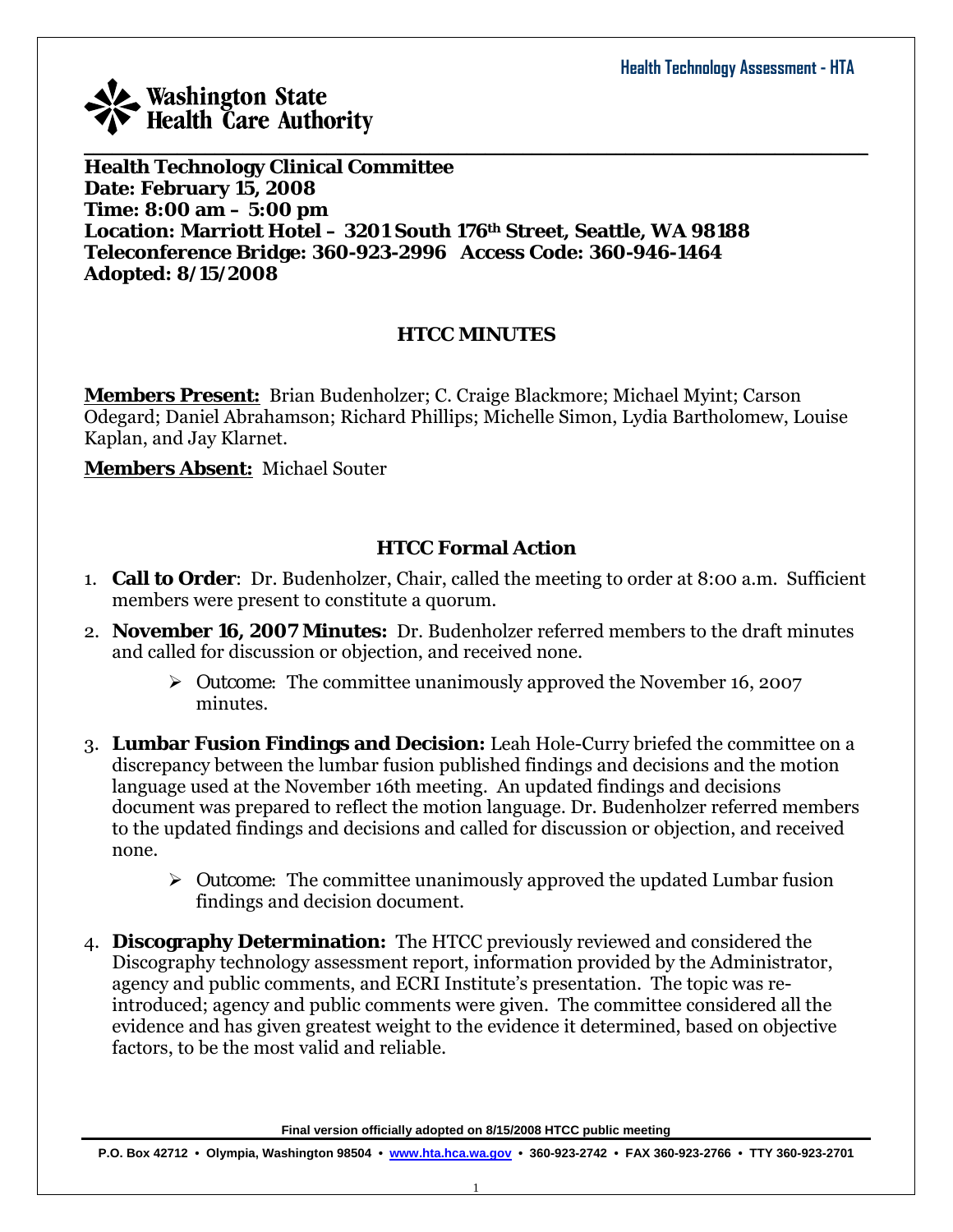

| <b>HTCC COMMITTEE COVERAGE DETERMINATION VOTE</b> |                                                                                                                    |  |  |  |  |
|---------------------------------------------------|--------------------------------------------------------------------------------------------------------------------|--|--|--|--|
|                                                   | Covered<br><b>Not</b><br>Covered<br><b>Under Certain</b><br>covered<br><b>Unconditionally</b><br><b>Conditions</b> |  |  |  |  |
| <b>Discography</b>                                | 10                                                                                                                 |  |  |  |  |

 $\_$  , and the set of the set of the set of the set of the set of the set of the set of the set of the set of the set of the set of the set of the set of the set of the set of the set of the set of the set of the set of th

- ¾ *Outcome:* The committee chair directed HTA staff to prepare a Findings and Decision document on Discography reflective of the majority vote for final approval at the next pubic meeting.
- 5. **Computed Tomographic Colonography Determination:** The HTCC reviewed and considered the CT Colonography technology assessment report, information provided by the Administrator, agency comments, ICER's presentation, and public testimony. The committee considered all the evidence and has given greatest weight to the evidence it determined, based on objective factors, to be the most valid and reliable.

| <b>HTCC COMMITTEE COVERAGE DETERMINATION VOTE</b>                                                                  |  |  |  |  |  |
|--------------------------------------------------------------------------------------------------------------------|--|--|--|--|--|
| Covered<br><b>Not</b><br><b>Under Certain</b><br>Covered<br>covered<br><b>Unconditionally</b><br><b>Conditions</b> |  |  |  |  |  |
| <b>CT Colonography</b>                                                                                             |  |  |  |  |  |

¾ *Outcome:* The committee chair directed HTA staff to prepare a Findings and Decision document on CT Colonography reflective of the majority vote for final approval at the next pubic meeting.

**Final version officially adopted on 8/15/2008 HTCC public meeting**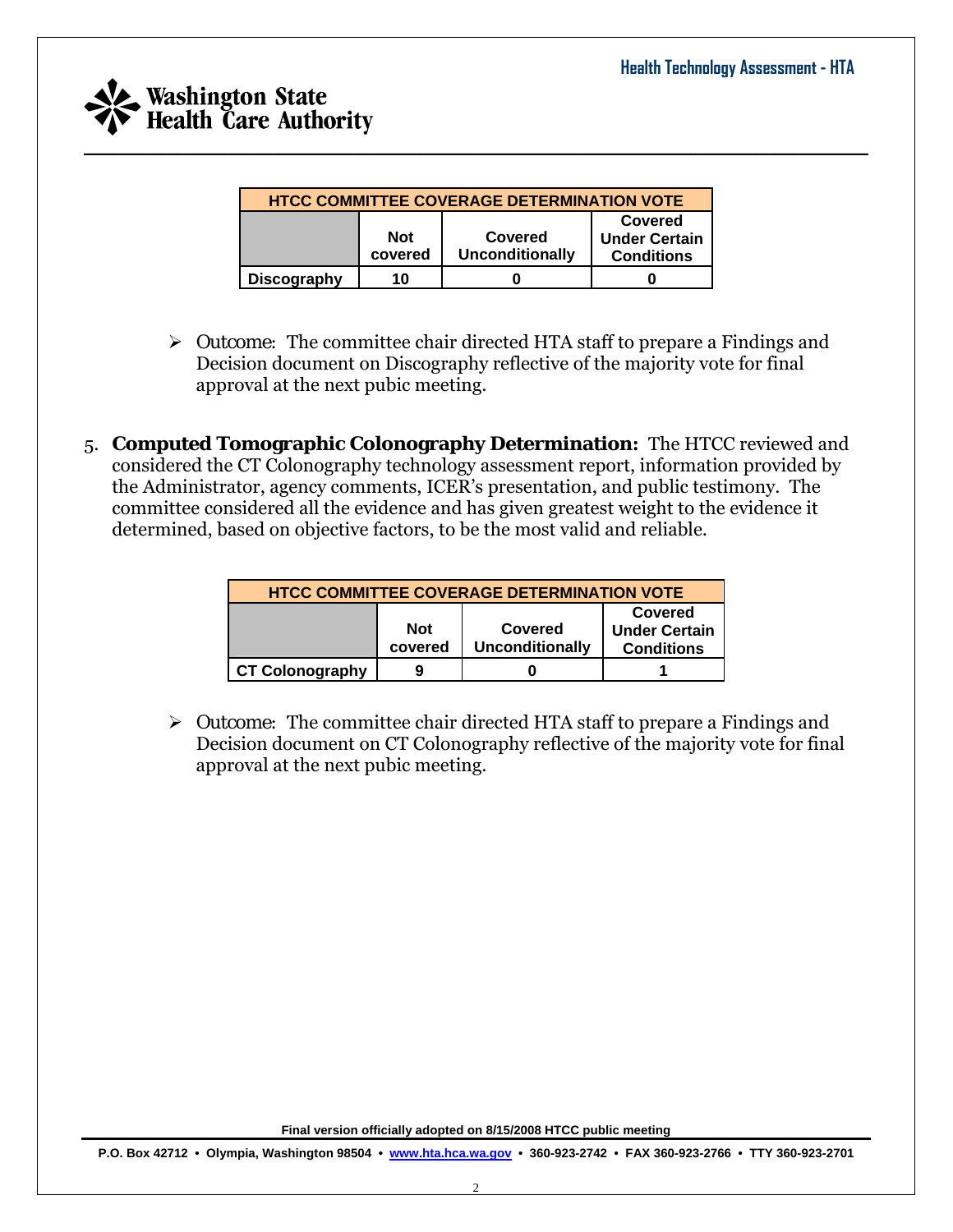#### $\_$  , and the set of the set of the set of the set of the set of the set of the set of the set of the set of the set of the set of the set of the set of the set of the set of the set of the set of the set of the set of th **HTCC MEETING TOPICS, PRESENTATION, AND DISCUSSION**

### **Agenda Item: Welcome & Introductions**

Brian Budenholzer, Committee Chair, and Leah Hole-Curry, HTA Program Director, opened the meeting with an overview of the agenda, meeting purpose and introductions. The Health Technology Clinical Committee (HTCC) met on February 15, 2008, to discuss:

- $\checkmark$  *Discography:* the evidence of the safety, efficacy and cost-effectiveness of Discography for patients with chronic uncomplicated low back pain.
- $\checkmark$  *CT Colonography:* the evidence of the safety, efficacy and cost-effectiveness of Computed Tomographic Colonography (CTC) for colorectal cancer screening.

### **Agenda Item: HTA Program Update**

Leah Hole-Curry, HTA Program Director, presented an HTA program update

- $\checkmark$  HTA Goal: Achieve better health by paying for technologies that work.
	- Key focus questions: Is it safe? Is it effective? Does it provide value?
- $\checkmark$  Program Progress: A stakeholder update is available listing current program activities
	- 3 topics from 2007 are in various implementation stages. For latest topic, lumbar fusion, agency discussion on implementation of the optional intensive program is underway;
	- 6 topics for 2008 are underway;
	- Program is updating website and conducting a quality review based on first year experience; and
	- Internal review, stakeholder comment, and HTCC retreat produced change suggestions that the chair has considered, some implemented, more suggestions will likely be promoted after discussion with all stakeholders

Dr. Brian Budenholzer, HTCC Chair, introduced the November minutes, which had been previously sent to committee members and posted to the HTA website, called for discussion, and motion to approve.

- $\checkmark$  No discussion, minutes were approved.
- $\checkmark$  Findings and Decision related to Lumbar Fusion, the November topic, were published but did not contain the exact motion language of the committee. An updated Findings and Decision was included in the package reflecting the exact motion language and was presented for approval. Document was approved without further discussion.

### **Agenda Item: Discography Topic Review**

Dr. Dave Flum, HTA Clinical Consultant, presented an overview on Discography – the reason for topic selection and the technology assessment findings as the topic had been presented in depth at the November 2007 meeting.

**Final version officially adopted on 8/15/2008 HTCC public meeting**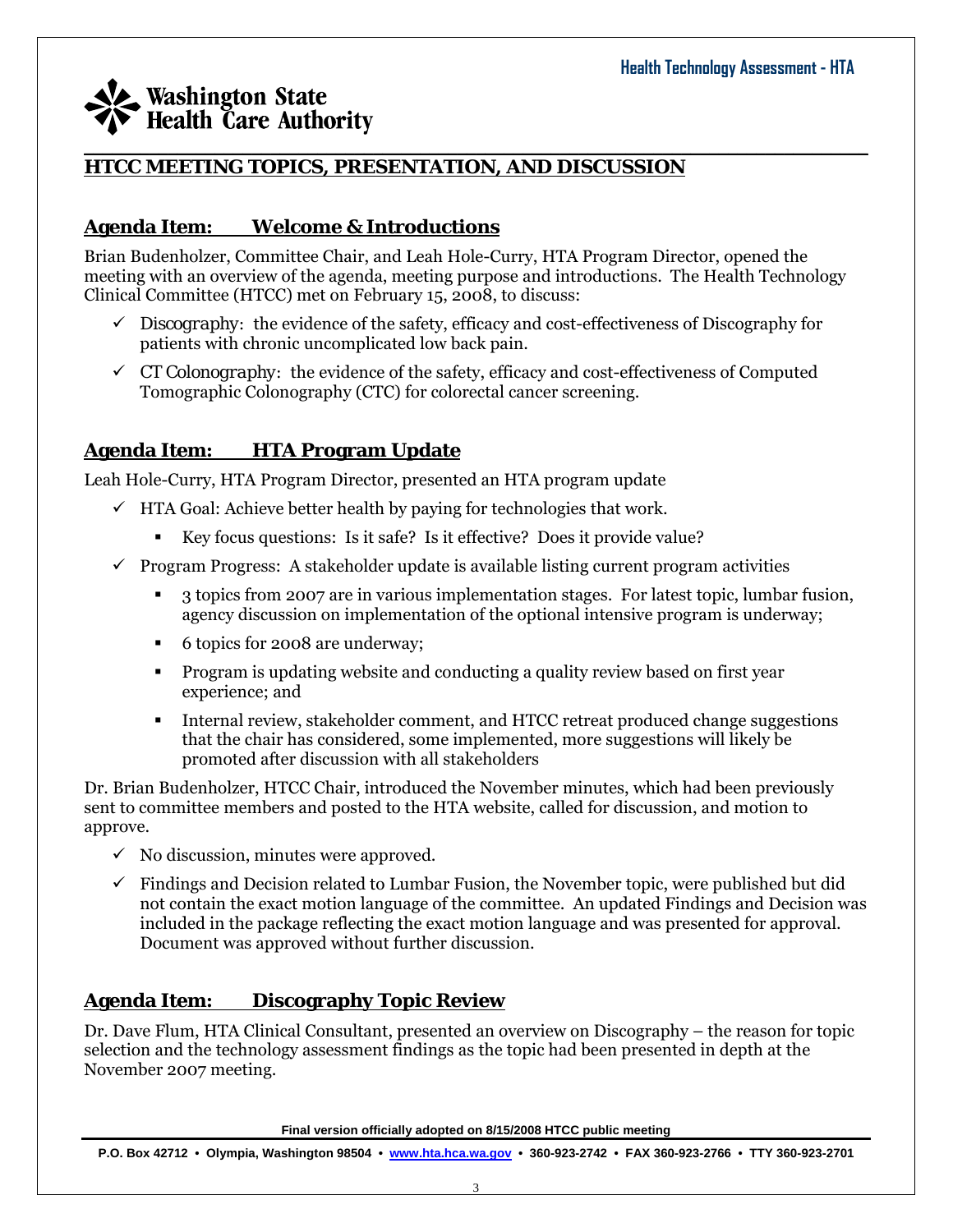- $\_$  , and the set of the set of the set of the set of the set of the set of the set of the set of the set of the set of the set of the set of the set of the set of the set of the set of the set of the set of the set of th 9 Discography premise is to diagnose source of pain as from disc through an injection of contrast material to aid imaging of disc. Injection should provoke pain (look for corresponding facial / subjective response).
	- $\triangleright$  Provocative discography is a subjective test with a high false positive rate. Provocative discography is more likely to be (+) in the presence of psychosocial risk factors than anatomic findings.
	- $\checkmark$  Concerned regarding using discography results to select or "confirm" a patient for fusion surgery. There is no clear case definition of presence/absence of degenerative disc disease. Association between disease presence, pain, and surgical benefit not established. Unclear that positive discogram patients undergoing surgery do better. Significant false positive rate.
	- $\checkmark$  Diagnostic "gold standard" not established generally, not recommended for uncomplicated cases or MRI or plain radiograph.
	- $\checkmark$  High variation in nation in back surgery and in WA up to a three fold difference based on geographic location
	- $\checkmark$  Centers for Medicare and Medicaid Services (CMS): has no national Medicare coverage policy on spinal fusion or discography.
	- $\checkmark$  Five entities published guidelines including discography: American Society of Interventional Pain Physicians (2007); Work loss Data Institute (2006); American Association of Neurological Surgeons (2005); Guyer and Ohnmeiss, Texas Back Institute (2003); and Washington State Department of Labor & Industries (2002).
		- $\triangleright$  Evidence relied upon for guideline not explicit / variable.
		- ¾ No guideline recommends discography as stand along pre-operative diagnostic test; MRI recommended as diagnostic test of choice.
		- $\triangleright$  Three guidelines indicate reserve for patients with equivocal or inconclusive MRI; two do not recommend use; one recommends against surgery if positive discogram but normal MRI.
	- $\checkmark$  Key Questions for discography were on Reliability, Prediction value, and impact:
		- $\triangleright$  In patients being considered for lumbar fusion surgery, what is the reliability of discography?
		- $\triangleright$  In patients undergoing lumbar fusion surgery, do the results of pre-surgical discography predict the degree of pain reduction or improvement in functional status/quality of life after lumbar fusion surgery?
		- $\triangleright$  In patients being considered for lumbar fusion surgery, do patients who receive discography that influences the treatment choice have better treatment outcomes than patients who do not receive discography?
	- $\checkmark$  No studies reported any of the following:
		- $\triangleright$  Reliability of discography result when different people perform the injection.
		- $\triangleright$  Reliability of discography on the same disc at different times.
		- $\triangleright$  Reliability of patients' reports of pain provocation.
	- $\checkmark$  Reliability subset not enough data for conclusion. Three small studies exist on whether a given discogram is judged to have the same morphology grade:

**Final version officially adopted on 8/15/2008 HTCC public meeting**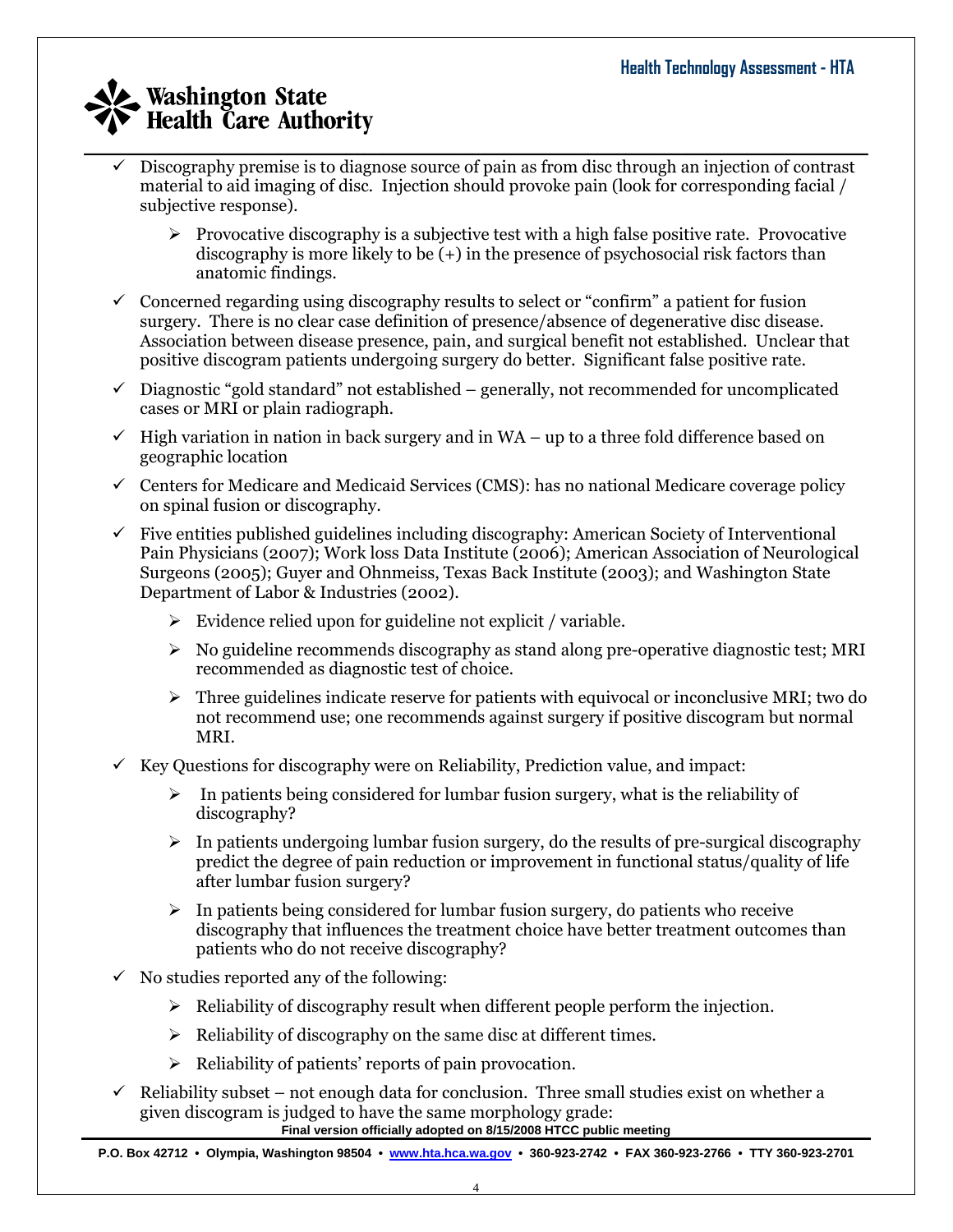- $\_$  , and the set of the set of the set of the set of the set of the set of the set of the set of the set of the set of the set of the set of the set of the set of the set of the set of the set of the set of the set of th  $\triangleright$  By the same reader at different times (1 study, N=72).
	- $\triangleright$  By different readers (2 studies, N=72 and N=45).
	- $\checkmark$  Prediction findings: 3 studies, all Low quality not enough data for conclusion
		- $\triangleright$  Willems (2007): No difference in surgical outcomes between those with positive discography (+) and those with negative discography (-)
		- $\triangleright$  Gill (1992): Inconclusive findings
		- $\triangleright$  Colhoun (1988): Surgical outcomes were better among those with positive discography (+)
	- $\checkmark$  Do patients receiving discography and fusion have better outcomes?
		- $\geq$  Only one study: N=32 who received discography and N=41 who did not
		- ¾ All patients received fusion; retrospective, non-concurrent, non-randomized, unblinded, poor matching at baseline; very low quality.

### **Agenda Item: Discography Topic – Agency Data**

Dr. Gary Franklin, L&I Agency Medical Director, presented to the committee the agency utilization and outcomes for Discography.

- $\checkmark$  Agencies have a general coverage policy on diagnostics, currently includes discography without specific indications or limitations. L&I policy on fusion indicates that positive discogram is not sufficient alone as indicator for surgery.
	- $\triangleright$  Alternatives: the agencies cover discography alternatives, including: physical examination; MRI; and plain Radiography (X-ray).
- $\checkmark$  Washington State Agency outcome experience from a Labor and Industries 2006 study (Spine 31: 2715-23) of 1950 cases reported on scope, disability status, and safety profile for both post operative complications and Re-operations; included all surgeries from 1994-2001.
	- $\geq 63.9\%$  disability at 2 years (214 cases or 11.3% total disability)
	- $\geq 22\%$  re-operation rate; with instrumentation doubling re-operation risk
	- $\geq 11.8\%$  (218 cases) serious postoperative complications
- $\checkmark$  Discography Agency Utilization (SFY 06):
	- ¾ L&I: 137 spending at \$305,000, average of \$2,230 per test
	- ¾ UMP: 4 with spending at \$8,800, average of \$2200 per test
	- $\triangleright$  DSHS: 7 with spending at \$9,800, average of \$1,400 per test

#### **Agenda Item: Public Comments**

 $\checkmark$  One individual provided public testimony for Discography: Dr. Aysel Atli, University of Washington.

**Final version officially adopted on 8/15/2008 HTCC public meeting**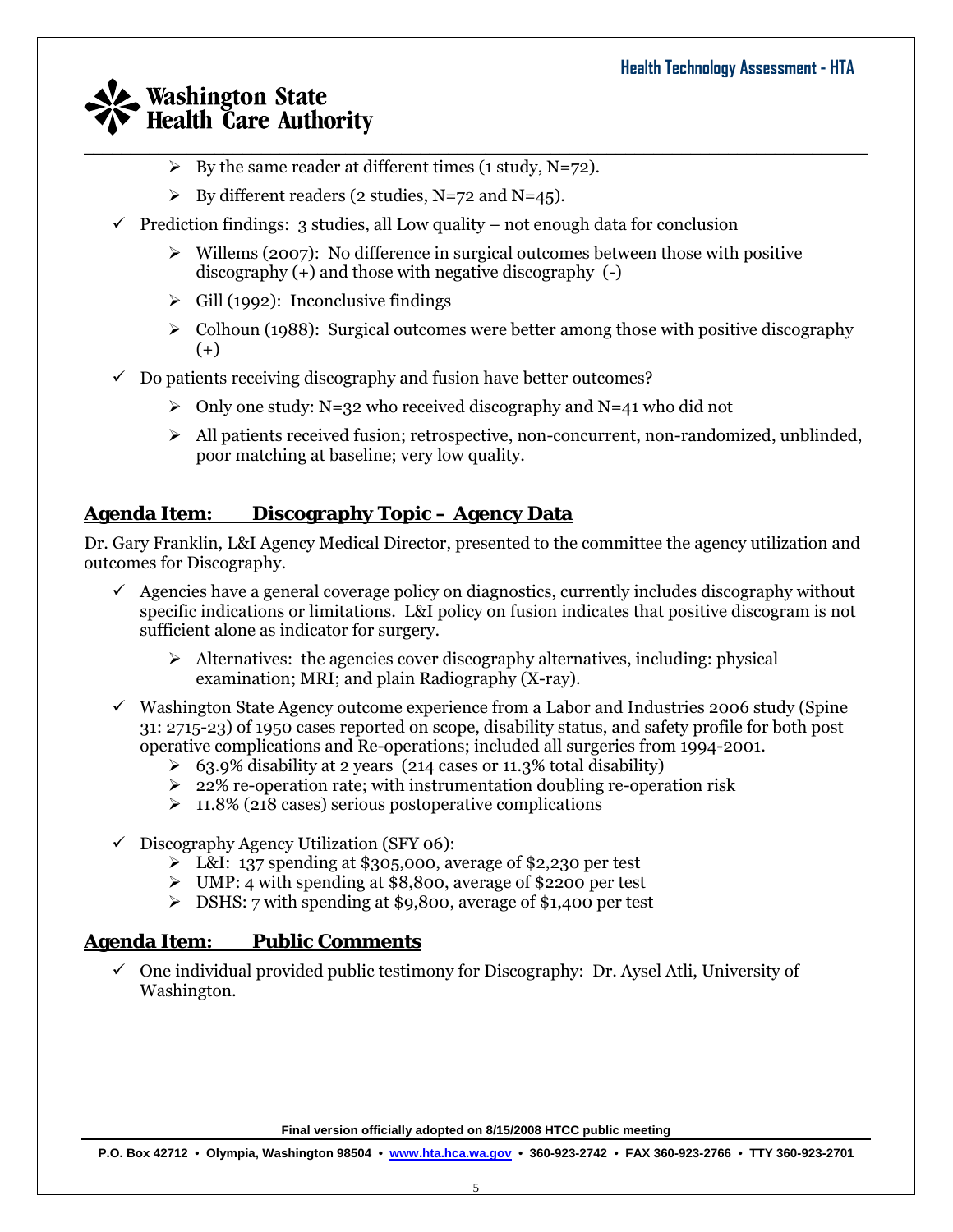#### $\_$  , and the set of the set of the set of the set of the set of the set of the set of the set of the set of the set of the set of the set of the set of the set of the set of the set of the set of the set of the set of th **Agenda Item: HTCC Discography Discussion and Vote**

Brian Budenholzer, Committee Chair, led a discussion of the evidence related to the safety, efficacy, and cost effectiveness of Discography beginning with a discussion of what were key factors and/or health outcomes, and what evidence existed on those factors.

#### **Discography:**

Effectiveness: A majority of committee members found that current scientific evidence is lacking in key areas or is of insufficient quality to draw conclusions about discography's effectiveness. Outcomes on efficacy and effectiveness were the primary focus of the discography discussion. Three key efficacy factors included specificity; subjective findings related primarily to pain provocation; and reliability. The available evidence on specificity is of low quality and focuses on a secondary result of whether the same reader can later read the test in the same way; instead of the more substantive data on whether administering the test at different times produces the same results. The second issue is that the primary outcome relied upon in the test is the replication of normal pain. There is wide clinical debate on the ability to measure accurately, and the meaning of, the subjective pain response. The relevance is made more unclear by findings that there is no established clinical case definition for degenerative disc disease. The issue of false positives and reliability (percent agreement) are also a key concern raised by several studies, including the Carragee studies that demonstrated a high rate of positive discography findings in asymptomatic individuals. Patients may be subject to additional tests and risks of invasive therapies unnecessarily.

Safety: A majority of committee members found that the current scientific evidence is of insufficient quality to permit a conclusion on key health outcomes on the safety of Discography. Primary issues of concern here include the lack of a gold standard diagnosis and re-operation risk. The diagnostic test itself does include a small risk of infection and radiation common to any injection related test. The study results did not focus on safety concerns, and no other evidence on safety was presented. However, the committee did not have significant concern related to the performance of the test itself and acknowledged small risks as similar to other similar tests. The re-operation risk from surgeries performed as a result of the test is significant, especially where the test did not accurately identify the appropriate site. Appropriateness of surgery is a high concern that is unaddressed in the current trials. The substantial false positive rate of the test, discussed in efficacy, also contributes to this concern.

Cost: Half the committee members found that discography is less cost effective than the alternative tests, and half the committee members found that the evidence was insufficient to reach a conclusion on cost. The procedure fee itself and the need for referral for other tests were identified as key cost considerations. The cost of the procedure (agency average about \$2000 and \$8 million per year) is very high compared to alternatives and does not include any additional testing, treatments performed as a result of the test, or complications. Also, this is an additional test, not a replacement test. Discography is currently not used as a definitive test and it cannot replace other tests. Given high reliability concerns, more tests to confirm or refute findings can be required. No formal cost effectiveness evaluations and no long term costs were addressed.

Medicare Decision and Professional Guidelines: The committee found that Medicare does not have a national coverage decision on discography. No professional guideline recommends discography as a stand alone or pre-operative diagnostic test. MRI is recommended as the diagnostic test of choice. Several guidelines do not recommend its use at all, while several advocate its use in addition to other tests.

**Final version officially adopted on 8/15/2008 HTCC public meeting**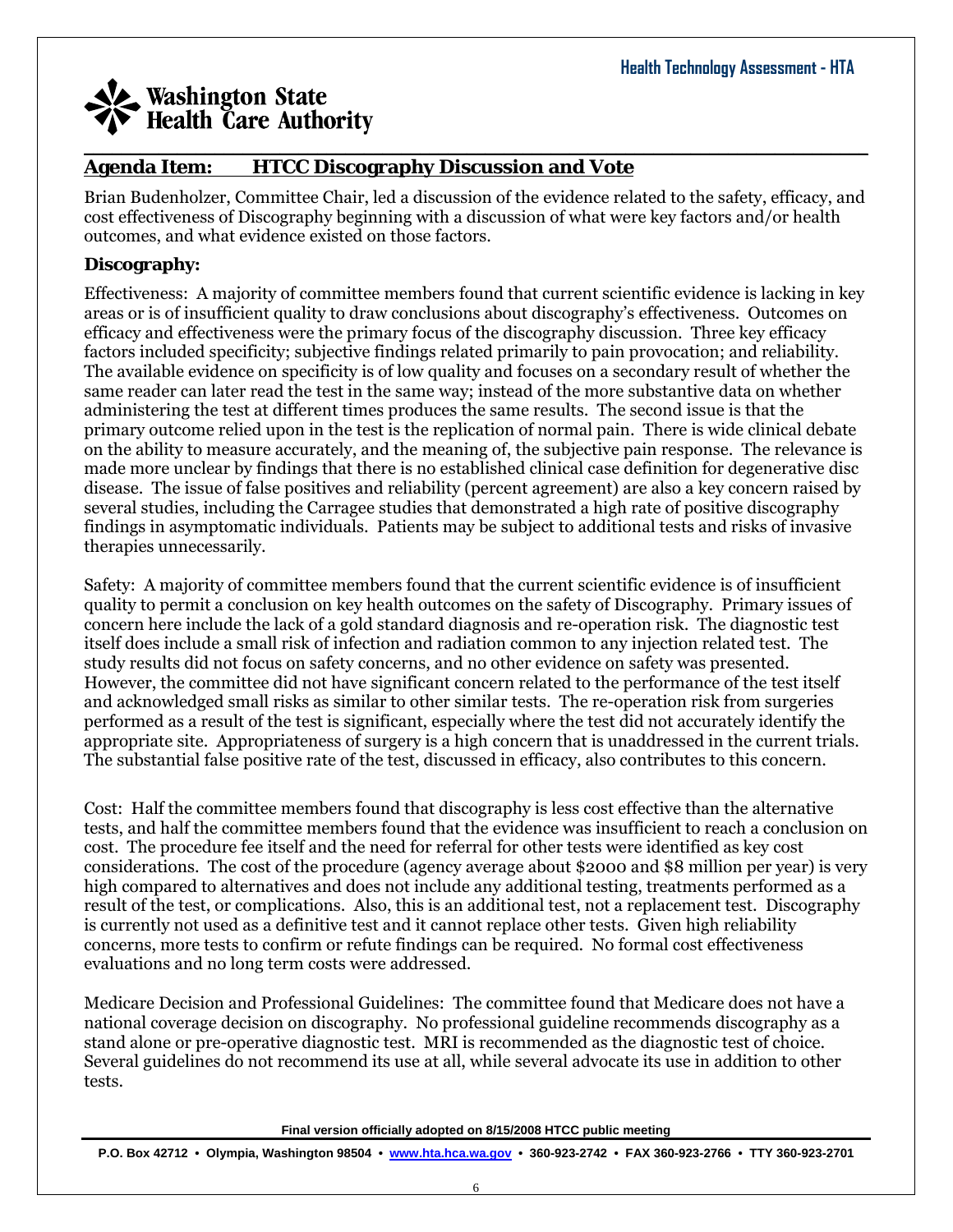

#### Discography VOTES:

**Is there sufficient evidence under some or all situations that the technology is:** 

|                       | <b>Inconclusive</b><br>(no) | <b>Equivalent</b><br>( <b>yes</b> ) | <b>Less</b><br>(yes) | More<br>(yes) |
|-----------------------|-----------------------------|-------------------------------------|----------------------|---------------|
| <b>Effective</b>      |                             |                                     |                      |               |
| <b>Safe</b>           |                             |                                     |                      |               |
| <b>Cost-effective</b> |                             |                                     |                      |               |

#### **HTCC Discography Coverage Decision**

The overall question about the benefit of discography that the committee members focused on: do patients receiving discography have better treatment and health outcomes (surgical or otherwise). Key factors related to the impact that discography had on either the therapeutic decision or the surgical success. Three low quality studies addressed prediction of surgical success and outcomes were not favorable in two studies; no study addressed impact on therapeutic decisions. Current evidence does not demonstrate that the test produces reliable results, even though expert opinion evidence supported the use of discography to rule out surgery. Based on the evidence presented on safety, efficacy and costeffectiveness, committee voted as follows.

| <b>HTCC COMMITTEE COVERAGE DETERMINATION</b>                                                                       |    |  |  |  |  |
|--------------------------------------------------------------------------------------------------------------------|----|--|--|--|--|
| Covered<br><b>Not</b><br>Covered<br><b>Under Certain</b><br><b>Unconditionally</b><br>covered<br><b>Conditions</b> |    |  |  |  |  |
| <b>Discography</b>                                                                                                 | 10 |  |  |  |  |

 $\triangleright$  Outcome: The committee chair directed HTA staff to prepare a Findings and Decision document on Discography reflective of the majority vote for final approval at the next pubic meeting.

**Final version officially adopted on 8/15/2008 HTCC public meeting**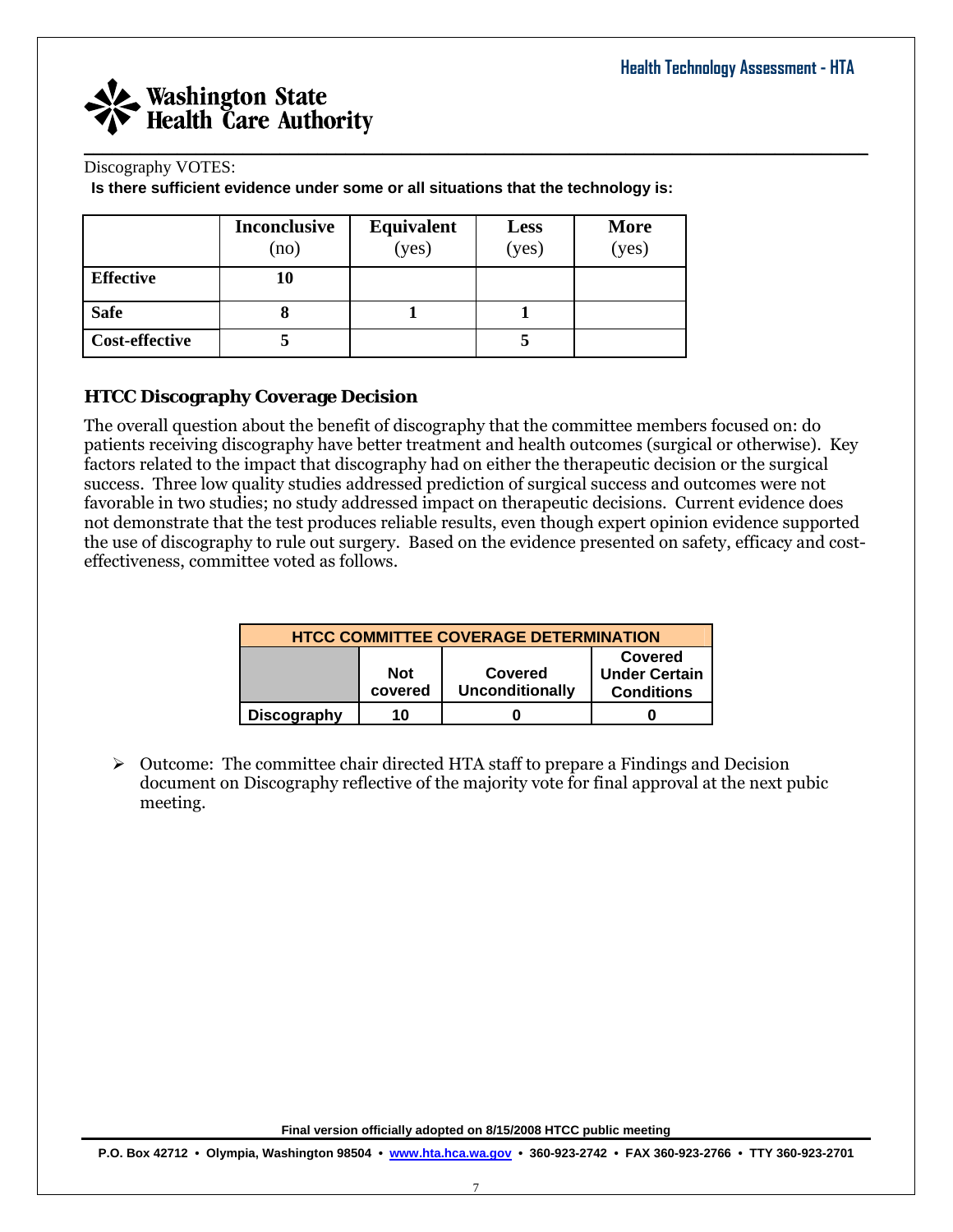### **Agenda Item: Computed Tomographic Colonography Topic Review**

Dr. Dave Flum, HTA Clinical Consultant, introduced the CT Colonography topic overview.

#### **CT Colonography**

 $\checkmark$  CTC uses computer generated images to examine colon for lesions. Bowel cleansing / preparation is necessary, a rectal tube is inserted to insufflate colon with air / gas prior to radiographic imaging. No sedation required.

 $\_$  , and the set of the set of the set of the set of the set of the set of the set of the set of the set of the set of the set of the set of the set of the set of the set of the set of the set of the set of the set of th

- $\checkmark$  Technology is not new, but this application is emerging. Pressure to screen asymptomatic patients at average risk of colon cancer. Scientifically (intellectually) and esthetically appealing.
- $\checkmark$  Benefits: Compliance is issue with CR screening new test that is less invasive may increase screening rates; decrease in time; and decrease risk related to bowel perforation and anesthesia.
- $\checkmark$  Drawbacks: Test is additive (doesn't replace optical colonoscopy or others); test must be done more often and clinical uncertainty over findings (lesion size, disease progression, extra-colonic findings); cost is higher; no as sensitive / specific; and no uncertainty of radiation risk where used for routine, repeat screening.
- $\checkmark$  National Medicare Coverage: Medicare covers colorectal cancer screening tests, but not CTC.

#### *Medicare Coverage Colon Cancer Screening (2004)*

- o Annual fecal occult blood tests (FOBTs);
- o Flexible Sigmoidoscopy over 4 years;
- o Screening colonoscopy for persons at average risk for colorectal cancer every 10 years, or for persons at high risk for colorectal cancer every 2 years;
- o Barium enema every 4 years as an alternative to flexible Sigmoidoscopy, or every 2 years as an alternative to colonoscopy for persons at high risk for colorectal cancer;
- o Other procedures the Secretary finds appropriate based on consultation with appropriate experts and organizations.
- $\checkmark$  Safety concerns: CTC is less invasive but same bowel prep and smaller perforation risk; reduces but does not eliminate risks of a  $2<sup>nd</sup>$  procedure (true and false positives); radiation exposure, uncertain lifetime risk; benefit versus harm (identification of extra-colonic findings; unnecessary interventions); and potential of failed follow-up (compliance) or mid-sized lesions.
- $\checkmark$  Effectiveness concerns: evidence of sensitivity, specificity, and reliability is worrisome; screening versus colonoscopy (screening, diagnostic, and therapeutic in one procedure) doesn't allow polypectomy (6 to 9 mm "polyp dilemma"); and no evidence of enhancing screening compliance rates.
- $\checkmark$  Cost concerns: CTC has a higher testing frequency, higher cost / test; and added tests if suspicious lesions, equivocal results or poor study add to cost.

### **Agenda Item: Computed Tomographic Colonography Agency Data**

Dr. Malcolm Dejnozka, UMP Medical Director, presented to the committee the agency utilization and outcomes for CT Colonography.

**Final version officially adopted on 8/15/2008 HTCC public meeting**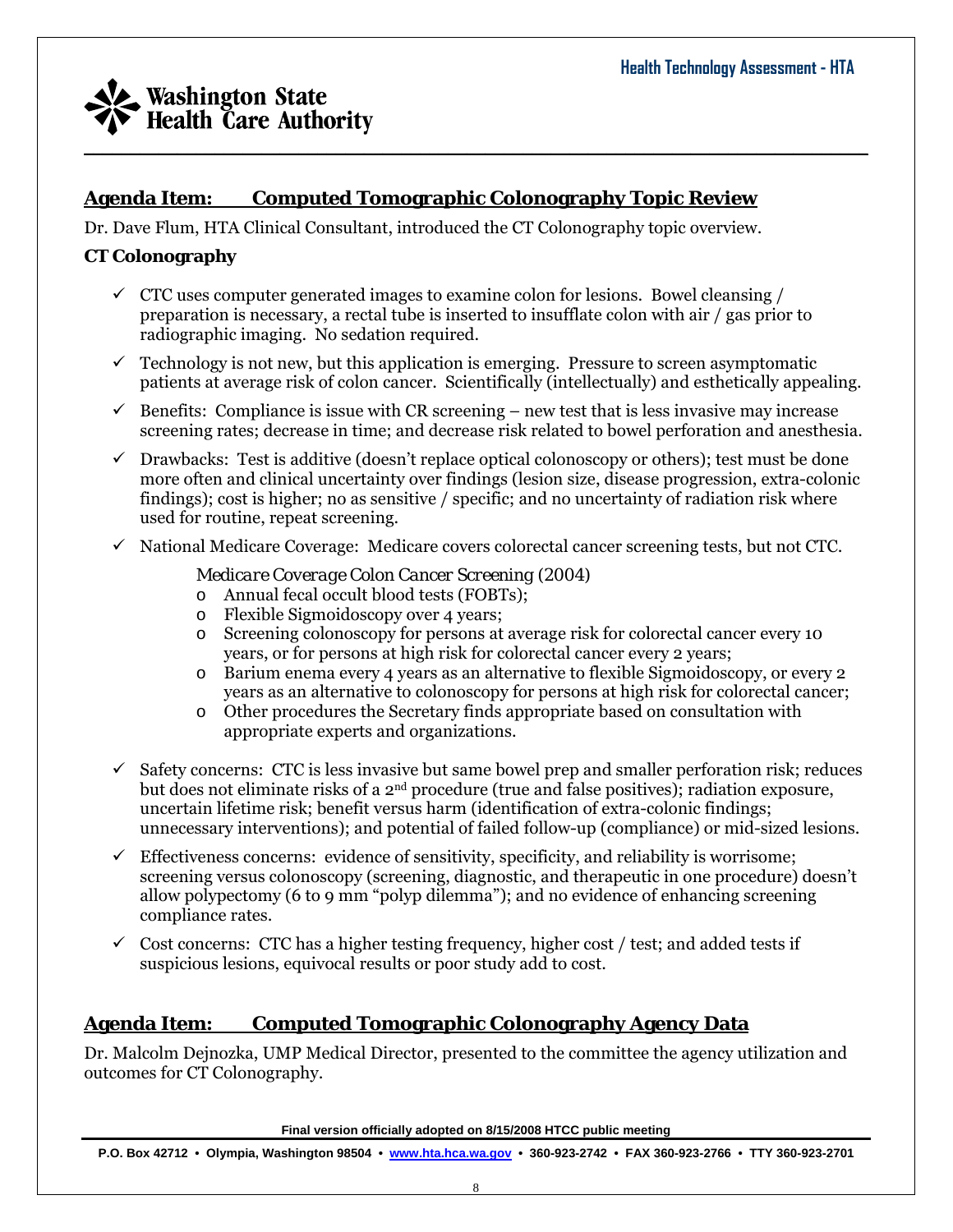- $\checkmark$  CTC Agency Utilization (SFYs 2006 and 2007):
	- $\geq$  Conventional Colonoscopy (N=27,655) = \$20,231,011 (cost)
	- $\triangleright$  Sigmoidoscopy (N=1,548) = \$262,475 (cost)
	- $\triangleright$  Barium Enema (N=0) = \$0.00 (cost)
	- $\triangleright$  Virtual Colonoscopy (N=25) = \$22,824 (cost)
- $\checkmark$  The CTC technology report findings are consistent with other HTAs that generally CTC does not have proven benefit:

 $\_$  , and the set of the set of the set of the set of the set of the set of the set of the set of the set of the set of the set of the set of the set of the set of the set of the set of the set of the set of the set of th

- $\triangleright$  Hayes Inc. (2006) potential but unproven benefit
- $\triangleright$  BCBS TEC (2004) CTC does not meet TEC criteria
- $\triangleright$  ICSI (2004) "unclear...sensitivity and specificity...limited available data" and "...not proven…superior to (OC)"
- $\triangleright$  OHTAC (2003) "...CTC cannot be proposed for population-based colorectal cancer screening."
- $\triangleright$  NZHTA (2007) "...CTC is not currently recommended for generalized screening."
- $\triangleright$  ECRI (2005) "...no published evidence of the effect of CT colonography on colorectal cancer incidence and mortality."
- $\checkmark$  State Agencies Summary View:
	- $\triangleright$  CT Colonography screening diffusion in current "real world" settings not controlled as in ICER report – high variability: equipment, training, experience (quality) is problematic.
	- $\triangleright$  Safety issues not resolved no evidence on radiation exposure; extra-colonic findings, polyp size and poor compliance present dilemmas.
	- $\triangleright$  Costs increase because not a replacement costs for referral to optical; tests performed twice as often; and cost for extra-colonic findings and poor compliance undetermined.
	- $\triangleright$  No evidence of increase in screenings or improved health outcomes.
	- $\triangleright$  CT Colonography for CR cancer screening is promising but limited benefit and high cost.

### **Agenda Item: Technology Assessment Presentation**

Steven D. Pearson, MD, MSc, FRCP from The Institute for Clinical and Economic Review (ICER) presented a summary of the technology assessment report.

- $\checkmark$  CTC is a technique in which a spiral CT scanner is used to acquire multiple simultaneous tomographic sections ("slices") of the colon and rectum during one rotation of the x-ray source. Patients must take a cathartic bowel preparation regimen to empty the bowel the day before the procedure. At the time of the procedure, the patient is positioned on the CT scanner and a catheter is placed in the rectum to inflate the coon with air or carbon dioxide ("insufflation"). Two scans of the abdomen are then performed, one with the patient lying on their back, and one with the patient lying on their stomach. The patient does no require sedation, and the entire procedure usually takes less than 30 minutes for set-up and scanning.
- 9 The accuracy of CTC has varied significantly in published studies over the years. In particular, the wide range of sensitivities (50% - 90%) for medium and large polyps has led many commentators and previous health technology assessment bodies to judge the evidence base for CTC inadequate to support broad adoption of CTC for population-based screening.

**Final version officially adopted on 8/15/2008 HTCC public meeting**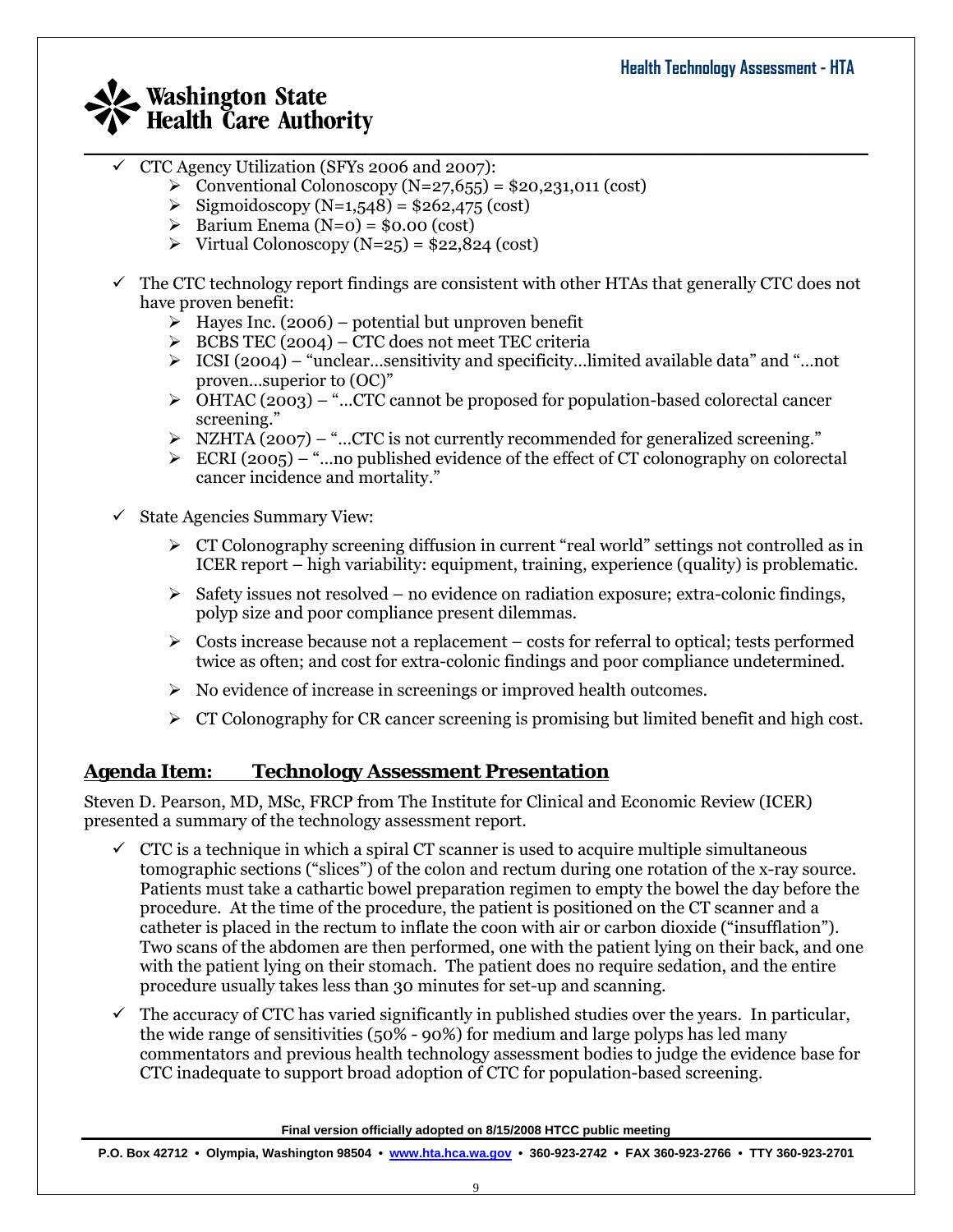- $\_$  , and the set of the set of the set of the set of the set of the set of the set of the set of the set of the set of the set of the set of the set of the set of the set of the set of the set of the set of the set of th 9 Systematic Review Criteria: prospective diagnostic accuracy studies of CT colonography; Colonoscopy used as reference standard; Endoscopists unaware of index test results, CT readers unaware of reference test results; and study participants included: adults who have undergone CT colonography and colonoscopy with no active bowel disease (e.g., Crohn's disease, irritable bowel syndrome, etc). Populations were not restricted by risk status or demographic characteristics.
	- 9 Search results identified 149 articles (97 articles excluded); therefore, the total articles included in the review = 52 articles.
		- $\triangleright$  Criteria for "relevant" studies: multi-detector CT scanners with collimation  $\lt$  5 mm; scan acquired within a single breath hold of  $\leq$  30 seconds; reference standard of combined CT colonoscopy and colonoscopy results (segmental unblended colonoscopy or second look colonoscopy); and observers had read at least 30 CT scans or receiving CTC training before study started.
	- $\checkmark$  Study Quality: QUADAS tool used to assess diagnostic accuracy studies; 14 items assessing internal validity. Five high quality studies – Ginnerup (2003); Iannaccone (2004 &2005); Pickhardt (2003); and Taylor (2003). Four fair quality studies – Hoppe (2004); Johnson (2007); Rockey (2005); and Van Gelder (2004).
	- $\checkmark$  Harms: Eleven investigators reported specifically on harms including adverse events and complications of treatment as well as level of radiation (page 34 on the ICER report); three investigators reported on events and on complications related to the cathartic colonic preparation (e.g., headache, nausea, and vomiting).
		- $\triangleright$  Nine cases of colonic perforation were reported in 17,067 CT colonographic examinations, a rate of 0.08% (Burling 2006). In a survey of 11 medical centers, Sosna (2006) reported seven cases in 11,870 examinations (0.06%) – it is important to point out that of the 16 instances of perforation, twelve occurred in patients with an existing colonic condition or disease (i.e., irritable bowel syndrome, inguinal hernia, diverticulosis, etc). By comparison, the rate of colonic perforation for optical colonoscopy is reported to be 0.13% (Burling 2006), significantly higher that the reported for CT colonography.
	- $\checkmark$  Extracolonic Findings: A controversial feature of CTC is its concurrent ability to image and to detect abnormalities in extracolonic abdominal tissues. Particularly among otherwise healthy adults undergoing screening examinations, incidental lesions present a clinical and policy challenge because of the possible benefits of early detection of some significant lesions in the face of the overall likelihood that detection of such lesions will not prove clinically valuable but will instead engender unnecessary costs and risks that come with further investigation. Studies suggest that approximately 6% - 8% of asymptomatic adults will have an extracolonic finding with a recommendation for follow-up of some kind.
		- $\triangleright$  Benefits: 0.3% of patients had extracolonic cancers; other lesions: AAA, adrenal adenomas, cysts.
		- $\triangleright$  Harms: most lesions will not be clinically consequential; no data on complications of investigation; \$2.34 - \$34.33 per patient for follow-up.
	- 9 Radiation Exposure and Future Cancer Risk: potential adverse health effects associated with radiation exposure are an important factor to consider in the evaluation of CTC as a potential adjunct to population screening for colorectal cancer.

**Final version officially adopted on 8/15/2008 HTCC public meeting**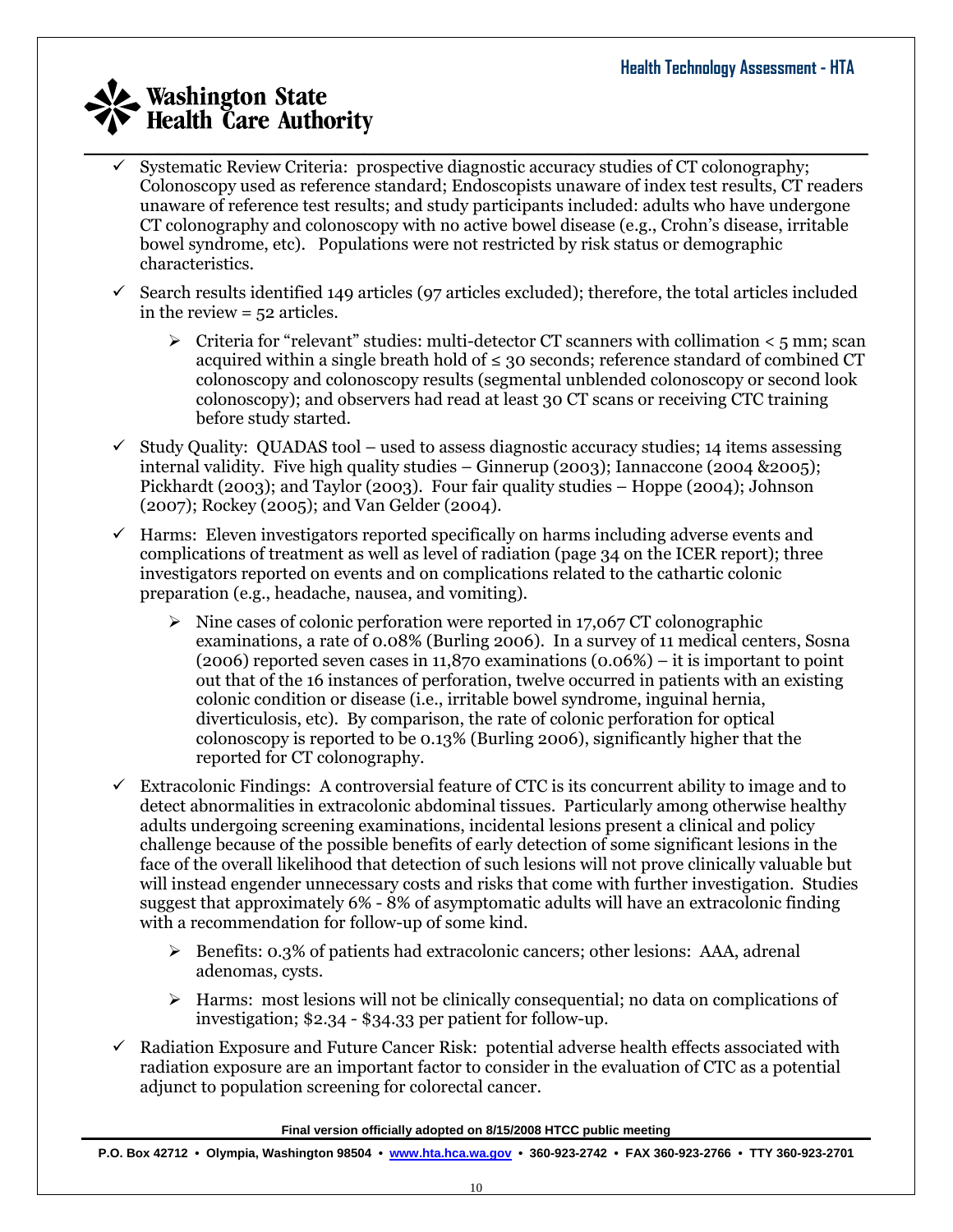- $\_$  , and the set of the set of the set of the set of the set of the set of the set of the set of the set of the set of the set of the set of the set of the set of the set of the set of the set of the set of the set of th Impact on Population screening: It is unclear whether the preference elicited among some patients for CTC would result in a larger number of unscreened individuals in a population becoming screened. No study to date has examined whether the availability of CT colonography results in increased numbers of individuals being screened within a population.
	- $\checkmark$  Patient Acceptance: Four investigators examined patient-oriented outcomes, usually asking the patients after having experienced both procedures, which one – CT colonoscopy or optical colonoscopy – was preferred: of 1883 patients (in 4 included studies):
		- ¾ 48.7% preferred CTC
		- $\geq 41.3\%$  preferred colonoscopy
		- $\geq 9.9\%$  had no preference
	- $\checkmark$  Cost-effectiveness assumptions: CTC with referral of all patients with  $> 6$ mm polyp every 5 years and price = \$522; optical colonoscopy price \$523.
		- $\triangleright$  Versus no screening: Cost to gain one year of life = \$1,500
		- $\triangleright$  Versus optical colonoscopy: Cost to gain one year of life = \$630,700
	- $\checkmark$  Interpretation of Key Findings and Key Issues
		- $\triangleright$  Key Findings: safe, well accepted; test characteristics compare favorably to alternative screening methods other than OC; comparable to OC for large polyps; slightly less sensitive for medium polyps but with q 5y strategy unlikely to miss significant lesions; highly effective and cost effective versus no screening; and comparative value versus optical colonoscopy depends on reimbursed price ration.
		- $\triangleright$  Key Issues: question of relevance of smaller polyps; system use of other screening methods; integration with colonoscopy; management of extra-colonic findings; advent of "non-cathartic" prep; and impact on population screening rates.

### **Agenda Item: Public Comments**

 $\checkmark$  One individual provided public testimony for CT Colonography: Dr. J.G. Fletcher, Mayo Clinic.

## **Agenda Item: CT Colonography Technology Decision**

Brian Budenholzer, Committee Chair, led a discussion of the evidence related to the safety, efficacy, and cost effectiveness of CT Colonography.

### **CT Colonography:**

Effectiveness: Effectiveness was a key area of discussion for committee members. Factors that were important in the discussion included: overall reduction in CRC mortality; equipment and reader training variation; and specificity (true negative, false positive); sensitivity (small polyps, medium polyps, and large polyps). Over-arching discussion included the appropriate comparator and its evidence level. According to National Cancer institute, fecal occult blood testing is the only cancer screening that is proven by randomized control trials to reduce colorectal cancer deaths is completely non-invasive, and very inexpensive. Optical colonoscopy is often the comparator for CTC and is cited as a gold standard, but its relative effectiveness at the overall goal of reducing colorectal cancer is not proven by same quality studies.

Equipment variation and reader/provider training – the report appropriately identified a current level of equipment and training for study inclusion. However, the current community standard is not uniform- there is variation in both equipment and training levels and the ability to enforce requirements for a population screening test by state payers is limited – the result is likely lower

**Final version officially adopted on 8/15/2008 HTCC public meeting**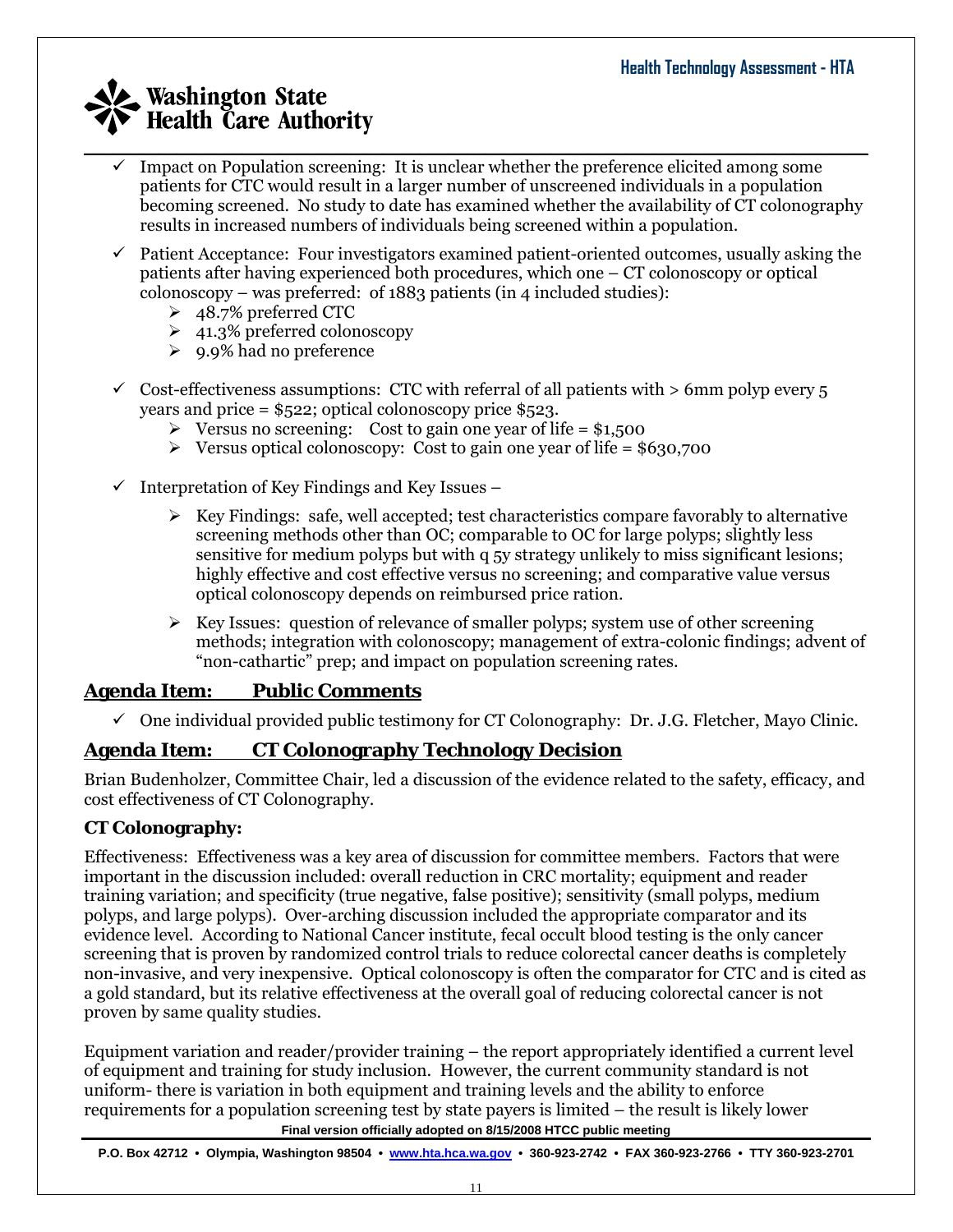$\_$  , and the set of the set of the set of the set of the set of the set of the set of the set of the set of the set of the set of the set of the set of the set of the set of the set of the set of the set of the set of th equipment and reader training and commensurate results. Regarding specificity: the evidence report demonstrated clinically equivalent ability to identify individuals without cancer (relatively high true negative and low false positive, about equal to optical colonoscopy – see evidence table page 32). Regarding sensitivity (true positive and false negatives) the evidence was mixed and dependent on the polyp size – small polyps were disregarded by the group; medium polyps detection based on 3 moderate quality studies found approximately equal numbers of cancer to optical colonoscopy; and the large polyp group also found approximately equal numbers of cancer to optical colonoscopy-see evidence table page 55. However, one study's results were not pooled, and this lowered the sensitivity of virtual colonoscopy by 10% which was clinically relevant to some committee members. It was noted that sensitivity findings were based on centers and individuals having good training and equipment that may not be reflective of the providers that would service the state agency population. A majority of committee members found that the current scientific evidence is sufficient to demonstrate that in some or all cases, CTC is equivalent in efficacy.

Safety: Key health outcomes/factors important to the safety considerations for CTC were: invasiveness; bowel perforation; radiation exposure (accumulation); and extra-colonic findings. CTC is an invasive procedure due to bowel preparation (cleansing and air pressure through rectal tube to inflate colon), though different degree to optical colonoscopy. This is a key distinction for whether it involves some risk and related to whether the unpleasant aspect of screening is reduced enough to induce more individuals to get screened. Both CTC and OC have small risk of bowel perforation, but CTC rate is smaller as calculated by evidence report (.08 for CTC versus .13 for OC).

Radiation exposure is higher with CTC than OC, but this is expected because of test. Key issue is level of exposure and long term risk related to additive exposure for population screening every five years - long term effect is unknown and significant clinical debate on exposure risk – FDA estimate one new cancer per 2000 for standard dose abdominal CT. Evidence review comparisons: chest x-ray is .02; Low dose CTC is .5; abdominal CTC is 10-radiation worker exposure limit is 20 per year. Extra-colonic findings can be beneficial if clinically significant, but most findings are not and those produce additional unnecessary testing and strain for patients. Evidence report indicates between 6 and 8% of tests in studies had extra-colonic finding with 0.3% of patients found to have extra-colonic cancers. Committee members found that both tests had safety related trade-offs, though likely low risk; evidence supported a finding that CTC was either equivalent or more safe than optical colonoscopy.

Cost: Due to the close findings related to safety and effectiveness, cost outcomes were important, including; the cost of the procedure; referral rate to additional procedures (optical colonoscopy); and extra-colonic findings. The technology report cost findings included: not currently priced (national/Medicare), most private payers do no reimburse, estimate cost \$522 for CTC and \$523 OC. Technology report cost conclusions included: break even at half price of OC; low value if same or higher price than OC; higher value if one-third the cost of OC. Agency utilization data indicated that FoBT: \$7, OC: \$723; CTC\$912. Current screening costs with CTC annually are 10 million; and to screen the same population with CTC would increase costs to between 26 to 30 million.

Regarding additional tests required upon a CTC finding: the technology report rate of referral for follow up in studies was 14% and the referral rate for HCA paid CTC's was 40%. Limited information on cost of extra-colonic findings was presented in the tech report estimated at about \$2-\$34 per screening. Cost became a key element of discussion - for some committee members, if costs were lowered to onethird of OC, then this essentially equivalent option would become beneficial. Limited current reimbursement experience is that the cost is higher than CTC. Committee members found that current

**Final version officially adopted on 8/15/2008 HTCC public meeting**